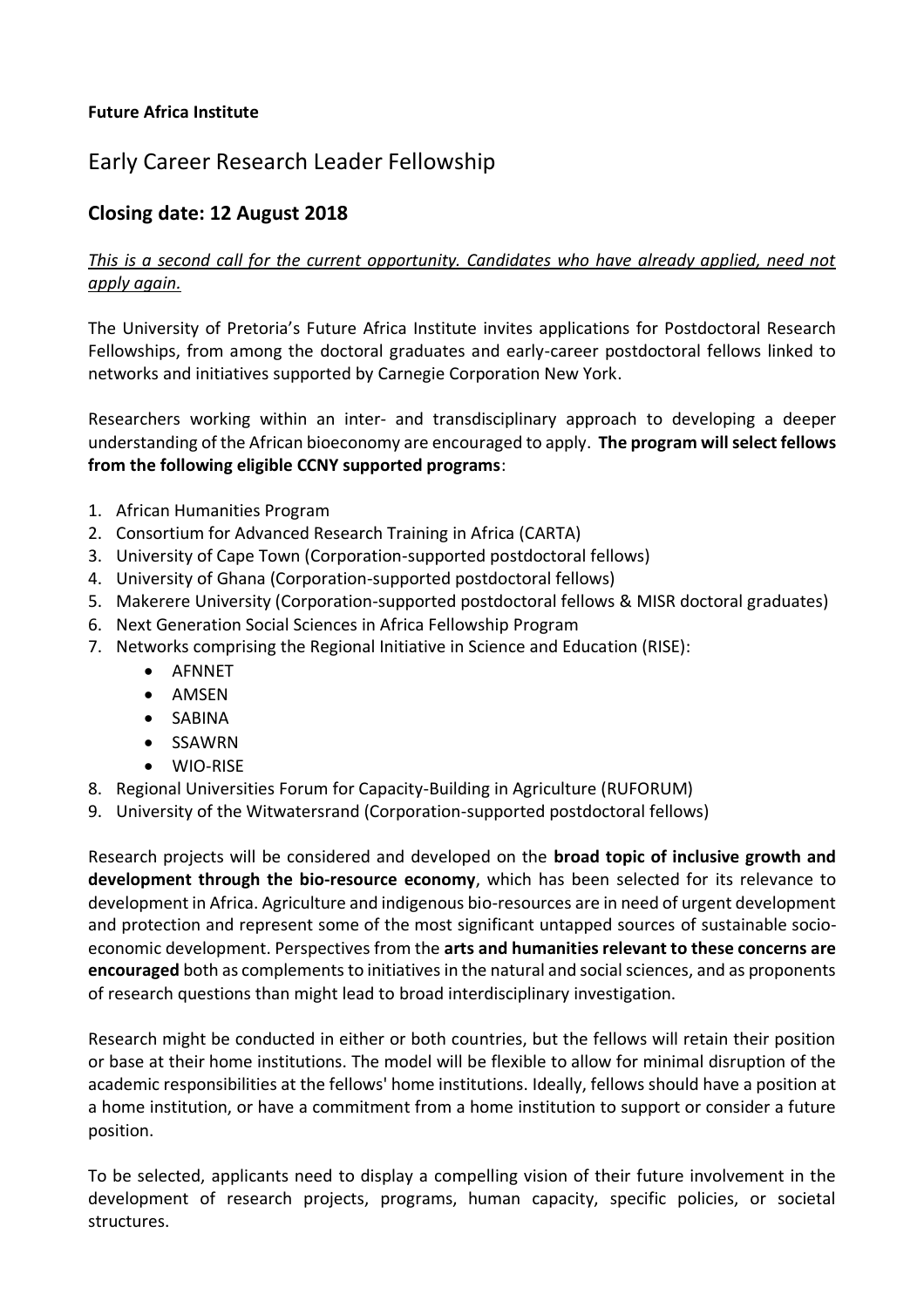The selection process will consider individual qualities but also focus on ensuring a diversity of culture, subject background (natural and social sciences, humanities) and gender among the fellows.

# *Selection criteria*

*The following criteria will be used for the nomination and selection of fellows:*

- A PhD degree or equivalent qualification;
- A faculty or a continuing research position at a research institution;
- Active in research and teaching at an African institution of higher education or research;
- A sustained record of outstanding scientific or scholarly outputs;
- Interest in translating and communicating the results of their work for impact in society;
- Demonstrated leadership ability in research and beyond.

Other criteria which will guide selection include:

- An interest in the role of research in addressing complex issues affecting society;
- An interest in collaborations across disciplines and sectors (e.g. industry, civil society, government, etc.);
- A commitment to participate in all the activities of the fellowship; and
- The intent to share what is learned in the program with their broader networks.

**All applicants have to provide two support letters by academic referees** (details are provided in the application form). *One of the referees has to commit to remain involved* in future communications and mentorship in case of selection of the applicant into the program. This referee will be informed about the progress of the fellow and should be willing to support the fellow if he or she requires it.

#### *African bioeconomy*

For purposes of this call, "bioeconomy" is defined activities that make use of bio-innovations, and are based on biological sources, materials and processes to generate sustainable economic, social and environmental development.

Applications are welcome for such topic areas as:

- Technological and non-technological exploitation of natural resources such as animals, plant biodiversity, micro-organisms and minerals to improve human health, address food security, and subsequently to contribute to economic growth and improved quality of life.
- Ecological issues and climate change as influencers, promoters, and inhibitors of bioeconomic advancement.
- The politics of the bioeconomy, including tensions around land and food security, biodiversity and indigenous knowledge, and economic growth and growing income insecurity and inequality.
- Cultural perspectives and practices that influence, assist, or impair human interactions with the natural environment.

This early-career fellowship will aim to develop research leadership to fill a critical gap in the African research capacity ecosystem. Emerging research leaders in the natural and social sciences and humanities are encouraged to apply for this fellowship to help address Africa's most urgent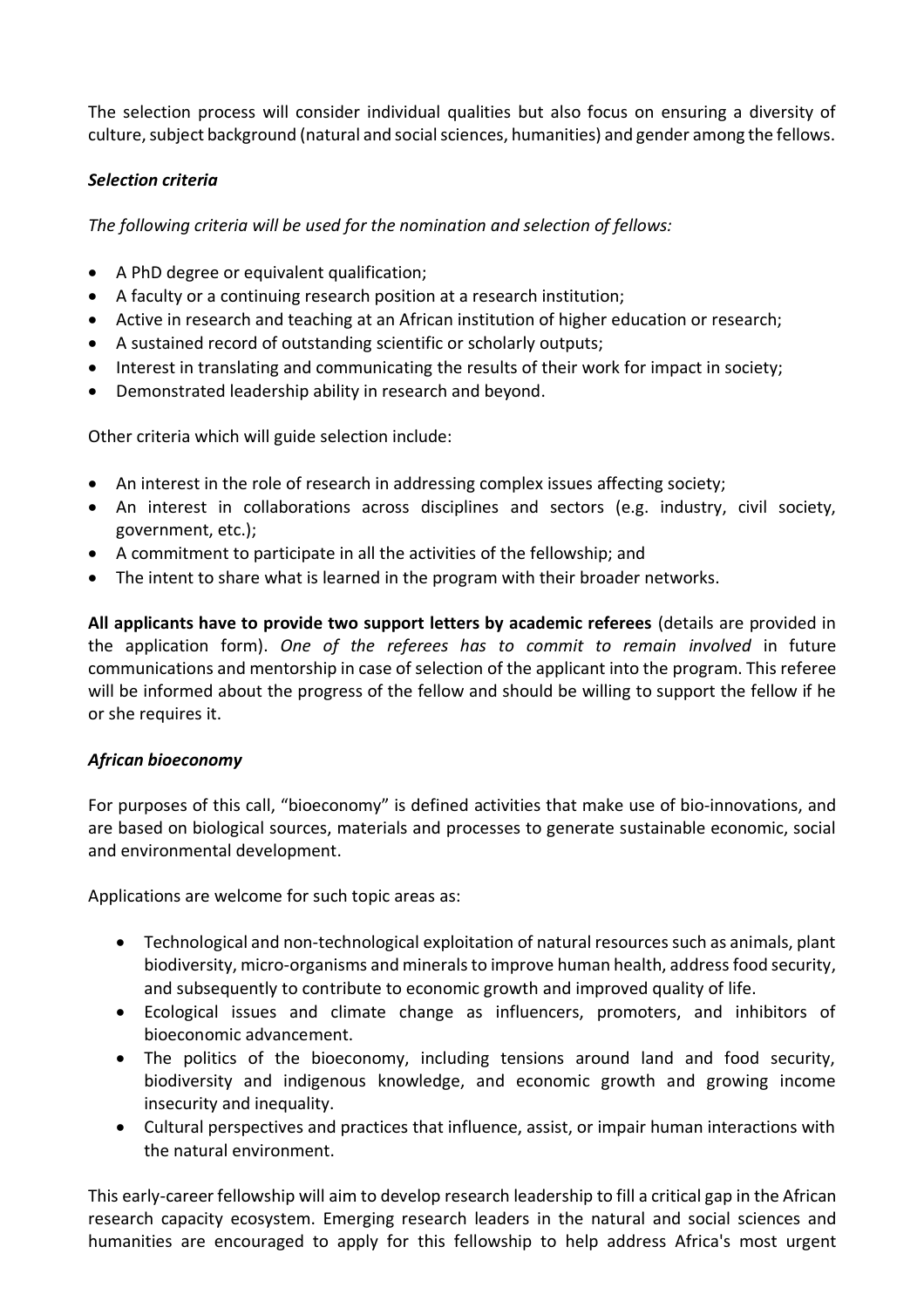challenges and opportunities to develop a sustainable and inclusive bioresource-based economy.

# *Development challenge and Africa*

The complexity and scale of the development challenge—as captured by the objectives of the United Nations Sustainable Development Goals (SDGs) and the African Union's Agenda 2063 (amongst others)—require a radically different and disruptive approach to scientific discovery and innovation.

This program supports a goal-oriented and interconnected approach to research that connects various disciplines in the natural and social sciences and the humanities that are affected by, or engage with, specific goals shared by scholars, practitioners in industry and non-governmental organizations, and policymakers (transdisciplinarity). The program proposes a new model for research leadership training in Africa at the intersection of disciplines, industry, government and civil society.

This process aims to stimulate mutual learning in different parts of science and society by seeking joint problem-solving activities to create sustainable solutions in a real-world context.

#### *Overview of the Program*

The Early Career Research Leader Fellowship is an initiative of the University of Pretoria's Future Africa Institute, funded by Carnegie Corporation of New York. It serves early career research leaders in basic and applied sciences, engineering, social sciences, the humanities and the arts. It aims to grow African academics in their thought leadership, team development, stakeholder engagement, and collaboration with an intention to stimulate the emergence of centers of research excellence to solve complex problems that face Africa and the world.

The program design for the Early Career Research Leader Fellowship *will aim to stimulate new thinking on the perceived frontiers of science to produce theoretical frameworks for transformation, develop novel questions and/or novel approaches to old and emerging new questions with a focus on adaptability, resilience, and co-design of systems for sustainable and equitable development in Africa.*

# *Program Structure*

In recognising the need for transdisciplinary research collaborations, in the form of cross-cutting research themes, this program includes opportunities to develop research networks, support for translation previous research into publications, and provide mentorship for the development of a research agenda and the start of resident programs at the home institution. Seed funding to address these outcomes for the fellow will be provided.

Other objectives of the program include:

- Functioning in a twinned, split-site approach with the home institution to strengthen the research of the fellow at her/his home institution as well as the hosting institution;
- Using the project as a basis to launch or advance the development of a research program at the home institution of the fellow;
- Promoting interaction between a University of Pretoria researcher and academic leaders at the home institution of the fellow;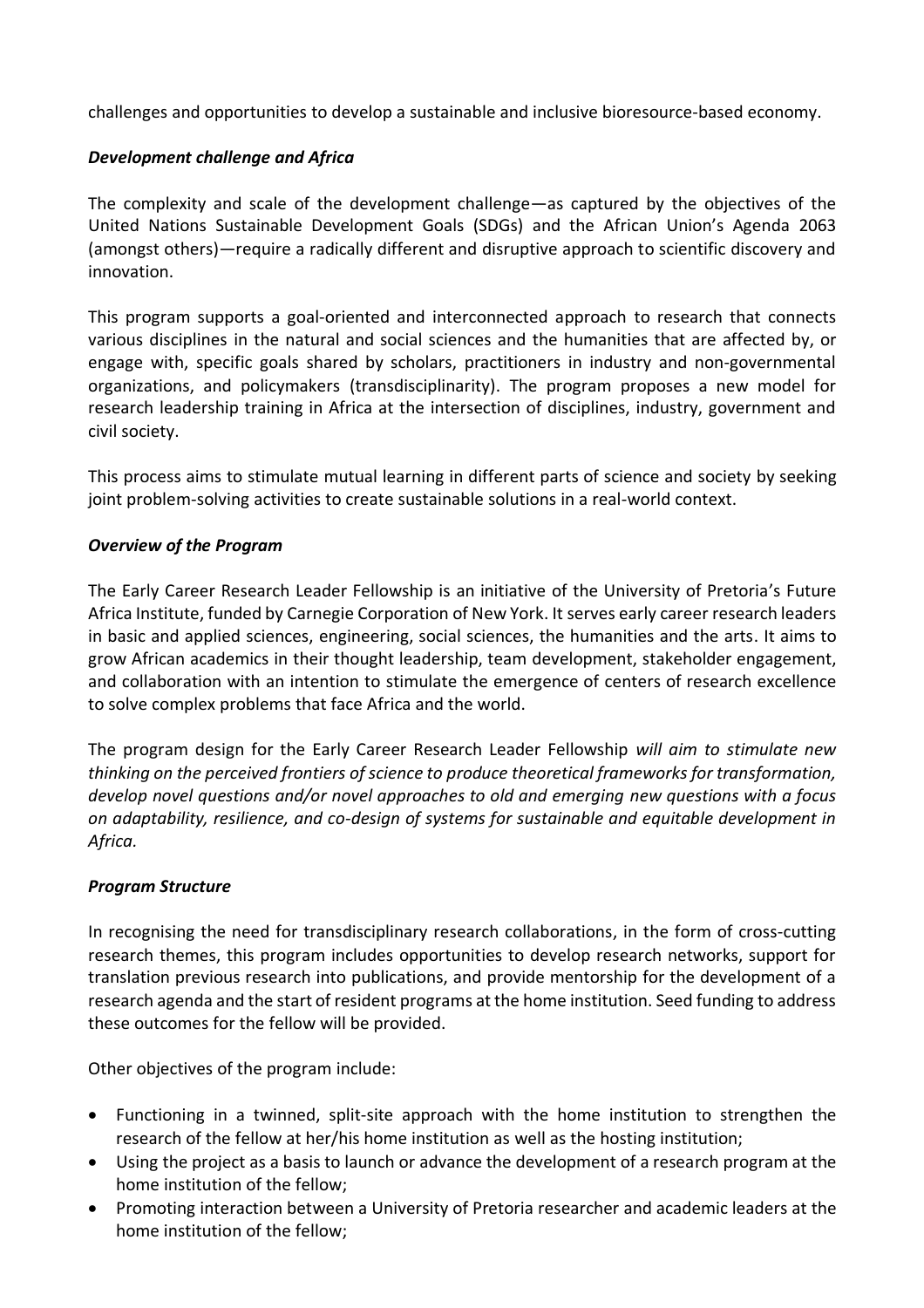- Exposing the fellow to a structured skills development program; and
- Integrating the fellow into a Pan-African network of researchers.

The Early Career Research Leader Fellowship Program will follow a two-phase implementation plan:

1. During the first year, the focus will be on skills development of the individual, active assessment of the landscape of the research challenge and development of inter- and transdisciplinary elements of the research project.

The fellow will be guided in the identification of other relevant disciplines and contact with at least one collaborator from a second discipline to that of the applicant and supervisor, as well as relevant sectors of society (from civil society, government and/or industry).

Interaction with the stakeholders will comprise the design of either a workshop or survey to assess the needs and potential opportunity for collaboration and research. This information will feed into a process of revising and refining the research proposal, which will be assessed by peers in the group, learning from each other and contributing to the development of each others' projects.

2. During the second year of the fellowship, peer assessment and reflection will continue for the development and eventual implementation of the research projects.

Regular interaction with industry, civil society organisations, and policy makers to critique research approaches and proposals will be maintained, specifically designed to stimulate critical review of research questions and produce a more effective and inclusive transdisciplinary problem statement and suggested pathways for investigation.

The *leadership development component* of the program uses a highly interactive approach to training, application of skills to a leadership project, peer support, and mentorship. Fellows will attend an initial 5-day, intensive on-site program, cycling between theory, application, and reflection. Participants are challenged to work collaboratively to design initiatives that advance a new paradigm for African science.

This development program will include:

- Core elements of collective leadership
- Creative and systems thinking
- Development of effective networks
- Stakeholder engagement for change
- Optimising the efficiency and impact of collaborative efforts
- Advanced dialogue and communication skills, in particular, emphasis on the qualitative representation of quantitative results, from written narratives, through graphic visualisations, to multi-media presentations
- Effective problem solving and decision making

During the remainder of the first year of the fellowship, participants will continue to engage with the group and have access to professional support.

During the second year of the program, fellows will complete their projects and present them at the second leadership development training intervention, which will consist of a 3-day intensive on-site workshop.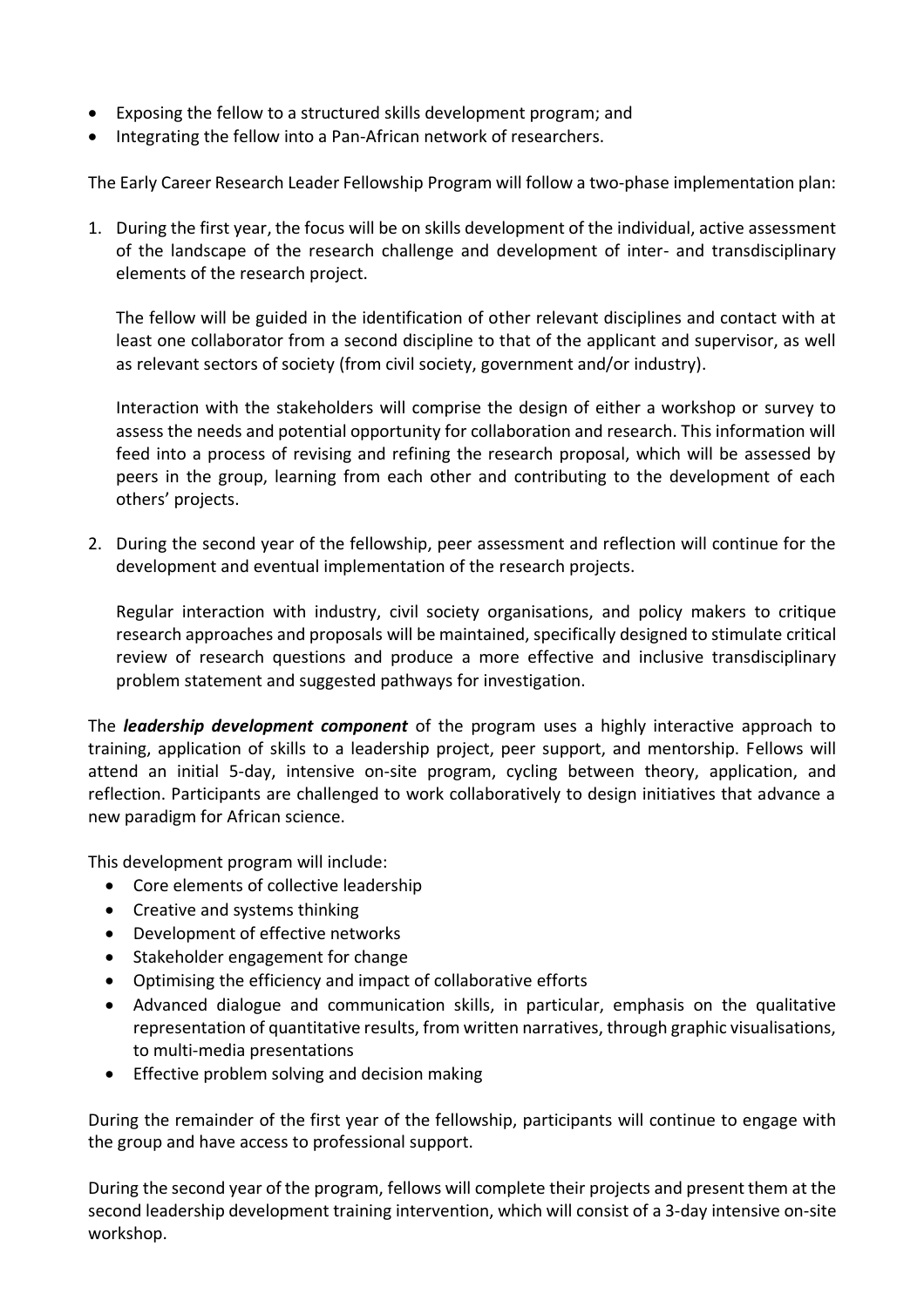# Other *structured training* of the program will include:

- Approaches to inter- and transdisciplinary research;
- Leadership for research program development;
- Science communication and advice for knowledge transfer;
- Critical research skills, such as writing, project design, measures of excellence.

Fellows would be required to attend all workshops (approximately two weeks in person, followed by experiential learning and implementation throughout the fellowship).

#### *Expected commitment*

The Early Career Research Leader Fellowship Program seeks candidates who are committed to developing a new generation of scholars and research leadership in Africa.

*The program itself will require that at least 70% (8-9 months) of the academic year is spent at the Future Africa Campus of the University of Pretoria*. Furthermore, fellows will be expected to develop their research leadership projects and engage with other fellows for peer support.

Training and development components of the program will require onsite engagement with a number of different audiences for the duration of the stay at Future Africa. These will be integrated into an overall schedule to allow for participation in the advanced workshops and other skills transfer mechanisms envisaged to ensure the efficacy of the fellowship.

The Fellowship will carry the bulk of the costs associated with the program, including accommodation, meals, and allowances for attending one conference as well as traveling to the home institution once per annum. Costs for visas, vaccinations, travel and medical insurance, and travel not related to the academic content of the program will not be not covered by the program.

#### *Mentorship and network development*

Fellows will be required to participate in a structured mentorship system. This will include:

- Each fellow will have research mentors at both the home and host institutions;
- Each fellow will be paired with a career mentor at Future Africa, other than the research mentor. Guidance will be given for the expectations from such mentorship relationships, including support for 'upward connection' in the research system, discussions on an academic career, structures and systems, and research program and institutional development; and
- Fellows will be required to act as a mentor to four Future Africa resident Ph.D. students to share their experiences from training workshops with these students.

Interaction within these groups will be actively sought through alignment and integration of contact sessions, as well as shared communication networks, thus contributing to the pool of African expertise and expanding the effective reach of the growing Pan-African networks.

# *Selection criteria reiterated*

*Only doctoral graduates and early-career postdoctoral fellows linked to Carnegie Corporation New York supported networks and initiatives need apply*. Eligible programs are: